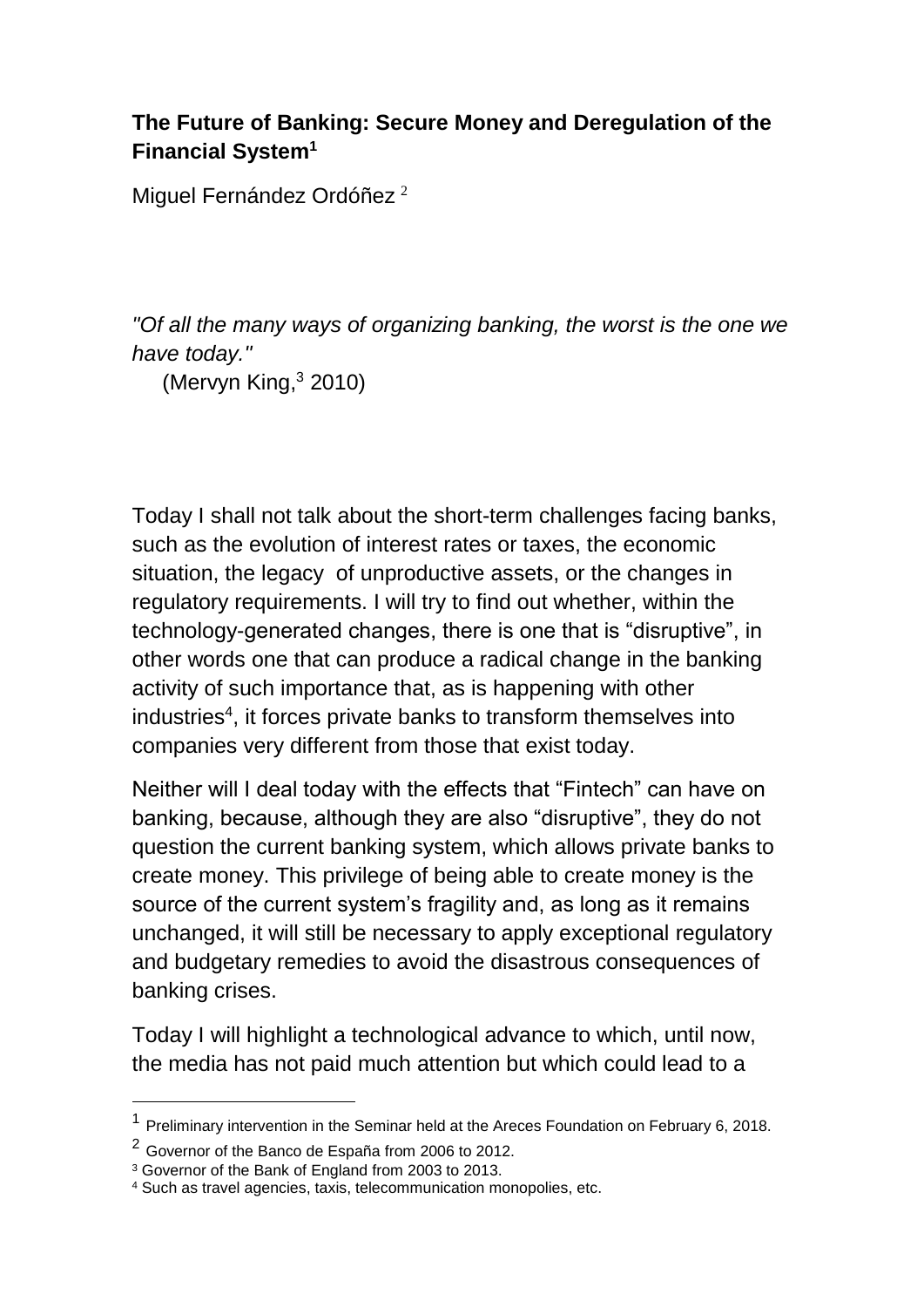radical change in the banking system since it would avoid the effects of banking crises and at the same time allow deregulation and liberalization of credit activity, currently strongly intervened by the State. I am referring to the spectacular advance in the capacity of computing and digital storage, which makes it possible for digital money -97% of which is now issued by private banks in the form of deposits- to be issued by the Central Bank.

This technological advance will bring about a change similar to the one that occurred in the mid-nineteenth century when paper-money stopped being issued by private banks and all banknotes were issued exclusively by the Central Banks. I will dedicate this talk to explaining the effects of such an apparently innocuous measure, like allowing all economic agents to deposit their money in the Central Bank, which would be the only one authorized to create money. The adoption of this measure would have disruptive effects, it would mean a radical change, not only because it would stop the banking crises that have very dramatic social and economic consequences, but also because the credit activity could be fully submitted to competition, without protection or privileges granted by the State.

The measure, in principle, is very simple, since it only involves the lifting of a ban. It is a reform of the kind proposed by the enlightened economists: "laissez-faire" (allow doing), which was previously forbidden. Today, only private banks can hold deposits in the Central Bank. The reform would mean allowing families and companies to do what private banks already do: to deposit their money with the Central Bank, where the money is totally safe. The measure is very simple but its effects would be far-reaching because the money kept in the Central Bank is actually money, they are pounds or dollars, while the money issued and maintained by the private banks is not money, but rather "pseudo-money", a "promise to return money", and this is what makes it unsafe, the fact that periodically, individual or generalized, banking crises occur.

Today private banks can usually keep their promise to return the money to depositors, but they cannot always fulfil this obligation, and to prevent this from happening, so that, even if they fail to satisfy what they promised, depositors believe that their money is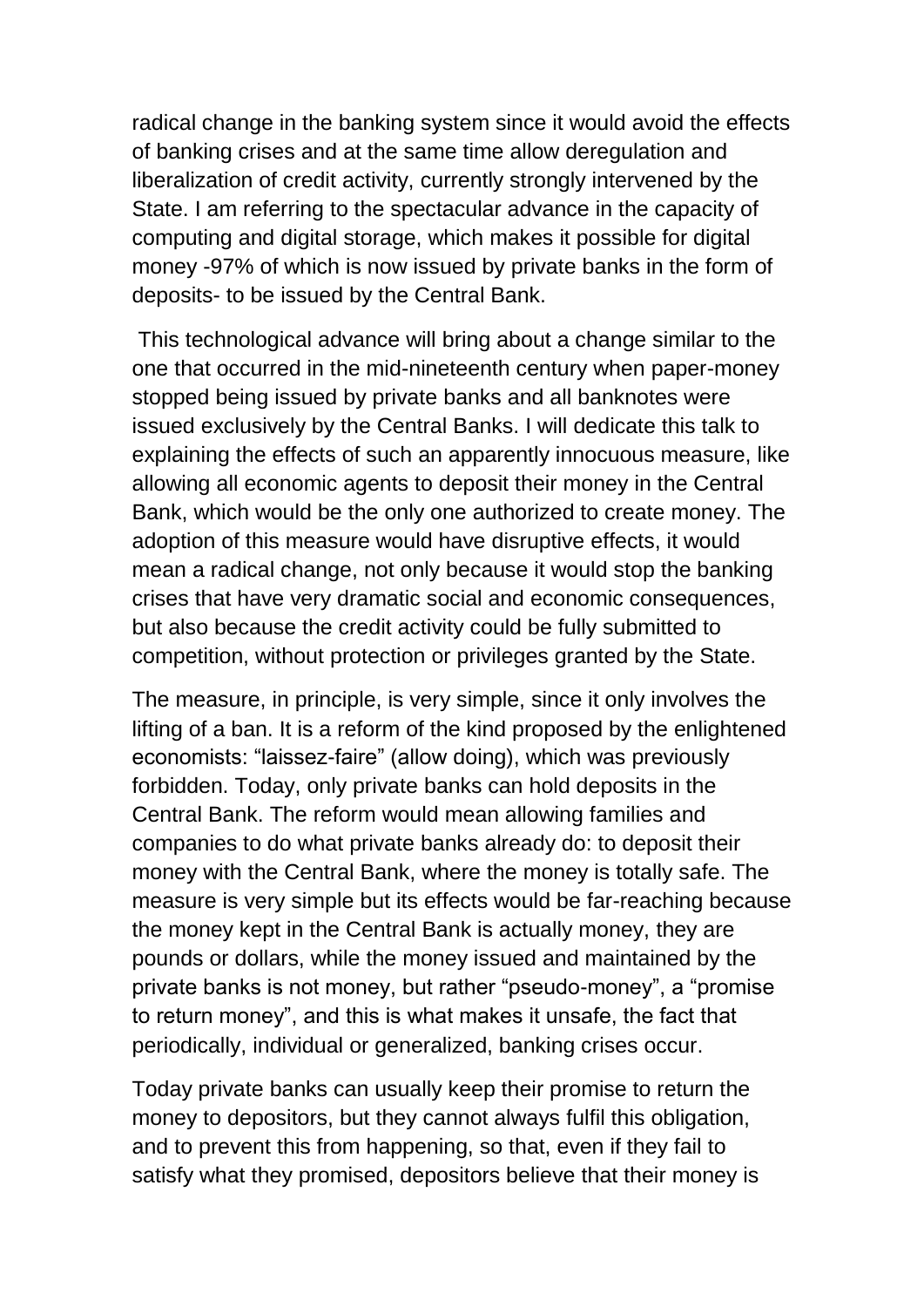safe and that the payment system does not blow up, it is essential that the State protect banks with a number of absolutely exceptional privileges. These privileges - which no other financial institution enjoys today - are the securing of deposits, the provision of liquidity by the State when they fail to obtain it in the market, the injections of public capital, the exemptions from competition legislation and many others.

However, the digital money deposited in Central Banks does not need any protection from the State since their deposits are not "promises" to return money, rather they are simply money. Therefore, at no time would citizens run the risk of not being able to withdraw or transfer money from their deposits. The banking crises could no longer occur, with which citizens would stop suffering and paying the cost of these crises.

The cost of banking crises is immense and avoiding that cost is what currently justifies the State allocating a huge budgetary and regulatory effort to protect private banks. Public opinion only realizes a very small part of the total cost of banking crises. So in Spain most people are outraged that the State has had to inject 40 billion euros to bail out the banks, with no chance of recovering these sums. However, even though that is a huge figure, it does not give an idea of the overall cost<sup>5</sup> that Spaniards have paid (and will have to continue paying) for the latest banking crisis.

If the digital money were issued and maintained by the Central Bank, there would be no banking crises but, undoubtedly, as is currently the case, other types of financial crises would continue to occur, such as, for example, stock market crises, investment fund

 $\overline{a}$ 

<sup>&</sup>lt;sup>5</sup> The biggest costs of banking crises are not the taxpayers' resources that have been used to bail out the banks, but rather the macroeconomic damages. The costs in terms of loss of GDP, increase in unemployment, destruction of companies, etc., are immense. These costs are the consequence of the pricking of the credit and debt bubble produced by a monetary system that can only create money if at the same time it creates debt. The macroeconomic collapse has had monstrous budgetary effects (reduction of income and increase in public spending) that have led to an increase in public debt of €600 billion throughout the crisis. Among those 600 billion are the 40 billion used to bail out the banks, enough to outrage anyone, but that only gives a small idea of the total cost of the crisis caused by the exaggerated expansion of bank credit.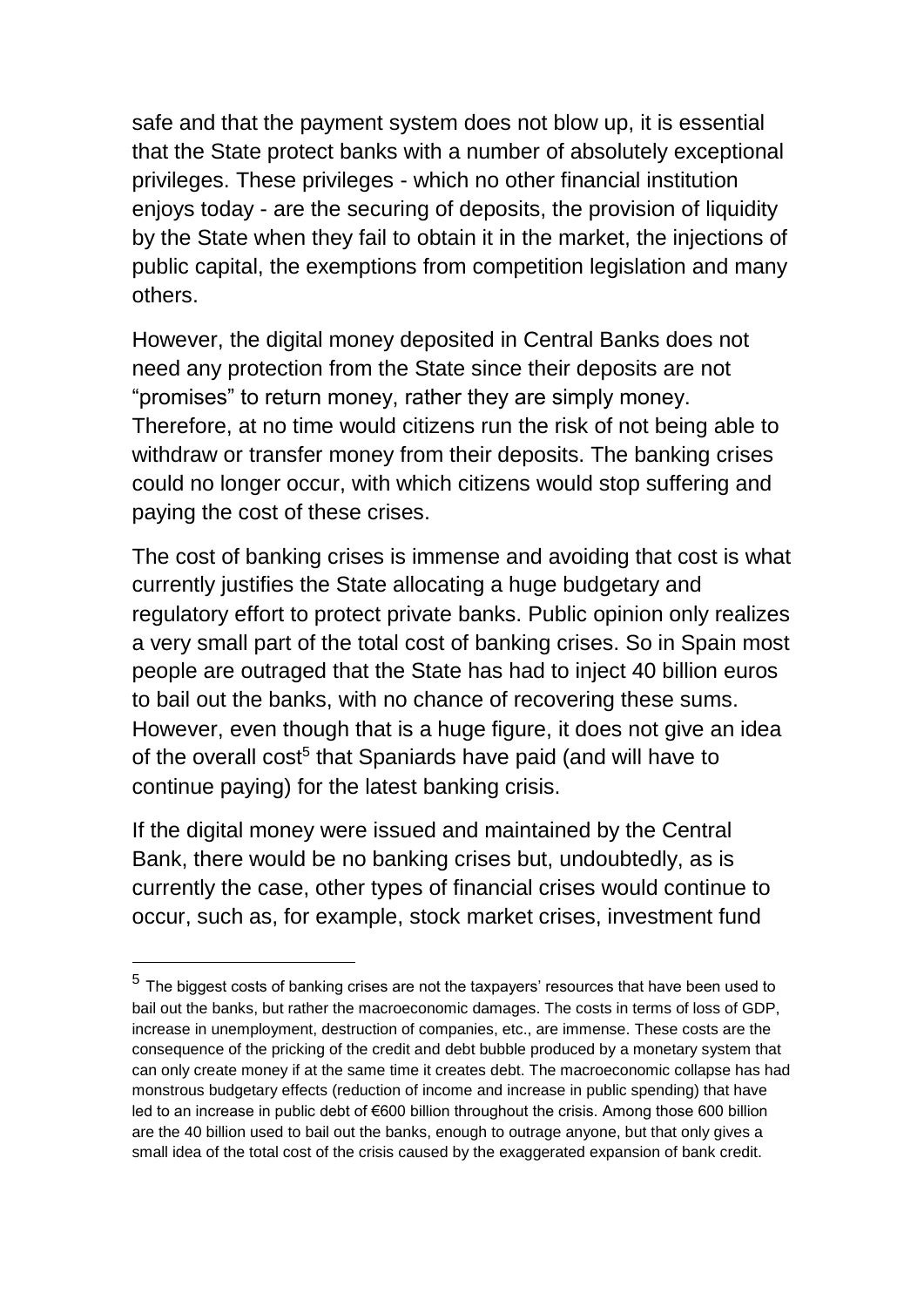crises, those of hedge funds and many others. But these nonbanking financial crises have a fundamental feature that makes them less burdensome for citizens and that is that the costs<sup>6</sup> of these are assumed by those who lent or invested in the stock market, investment funds or hedge funds. Contrariwise, the cost of banking crises is borne by all citizens.

Another very positive consequence of having Secure Money $<sup>7</sup>$  is that</sup> the entities that take over from current private banks could be left unprotected and lose their privileges, and they would be subject to market rules, like the other financial institutions that are not banks and like any non-financial enterprise. All the regulations created to protect banks, that are ultimately explicit or implicit public subsidies to those entities, could be removed, because they would no longer be necessary for citizens to trust their deposits.

To begin with, deposit insurance would no longer be necessary. The State would not have to guarantee this low-cost financing to private companies. The role of Central Banks in providing huge amounts of money to private banks when they do not have liquidity would also disappear as it would be unnecessary. And of course the need to inject public capital into private financial institutions when they have solvency problems would disappear. While there was no alternative to deposits in private banks, all these privileges have been justified. But as soon as there is a feasible alternative, such as deposits in the Central Banks, public opinion will not tolerate maintaining those privileges and public protection to private entities because they are extremely expensive<sup>8</sup> in budgetary and macroeconomic terms and would no longer have any justification.

Yet, in addition to suppressing the package of protective regulation, given that the enterprises taking over banks would be disciplined by

 $\overline{a}$ <sup>6</sup> Direct costs. These non banking crises may have some indirect effect as a result of the effects of changes in the wealth of some agents but they are obviously minimal compared to those of banking crises. Consider the stock market crisis of 1987, the crisis of the fixed-income investment funds of 1994 or the "dot com" crisis at the beginning of this century.

<sup>7</sup> I use this expression of Secure Money, as it would be cumbersome to continuously refer to the "Central Bank Digital Currency" (CBDC in English)

<sup>&</sup>lt;sup>8</sup> We have discussed the cost of the current system when crises occur. But there is another cost that is paid when there is no crisis: that of the implicit subsidies of the protections and privileges of the State.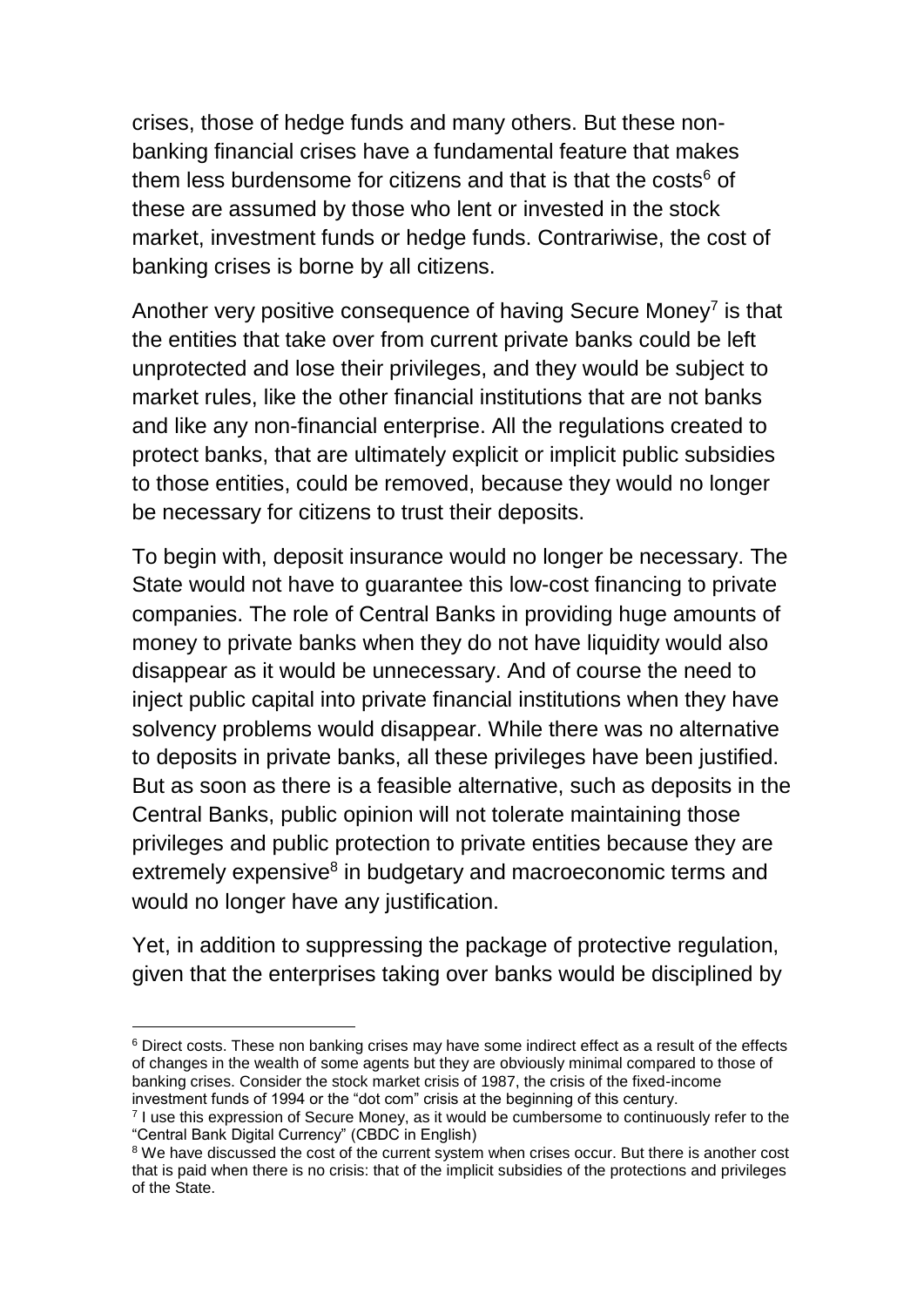the market like other financial institutions, it would be possible and desirable to also eliminate most of the rules of the so-called prudential regulation, such as the Capital Directive in Europe or the Dodd Frank Act in the United States, which are the fruit of Basel III. These regulations are currently stifling the possibilities of innovation in the businesses of financing families and companies and, together with the supervisory bodies that are responsible for enforcing them, could be drastically reduced and in many cases could even disappear<sup>9</sup>.

The third positive consequence of having public digital money is that it reduces the functions of the Central Bank to those of a simple Issuing Entity, which represents an advance in the "degovernmentalization" or "de-politicisation" of money. For many years, money has been unsafe not only because it is in the hands of private banks but also because of the intrusion of political power. The history of money can be written by explaining how the rulers have interfered in the issuance of money creating distrust and diminishing its security.

The current system is based on private banks that can only survive because they are supported by very powerful Central Banks with powers to intervene in the financial markets. If private banks did not have Central Banks behind them that were willing to prevent them from getting into difficulties, no-one would deposit their money with them. But once private money was no longer unsafe, it would not be necessary to endow the Issuing Entity with the immense powers that Central Banks have today. In this crisis, for example, the Central Banks have invested massively in the markets buying securities issued by governments and private companies. With Safe Money they could not have done this because their job would have been exclusively to issue money.

Although much progress has been made in recent decades in securing greater autonomy for the Central Banks, today they can still support governments, as we have seen during the crisis. The move to Secure Money will keep the issuing entities separate from the

<sup>-</sup><sup>9</sup> However, Antitrust and Competition policy and Supervision of Markets, Infrastructures and Consumer Protection should be strengthened.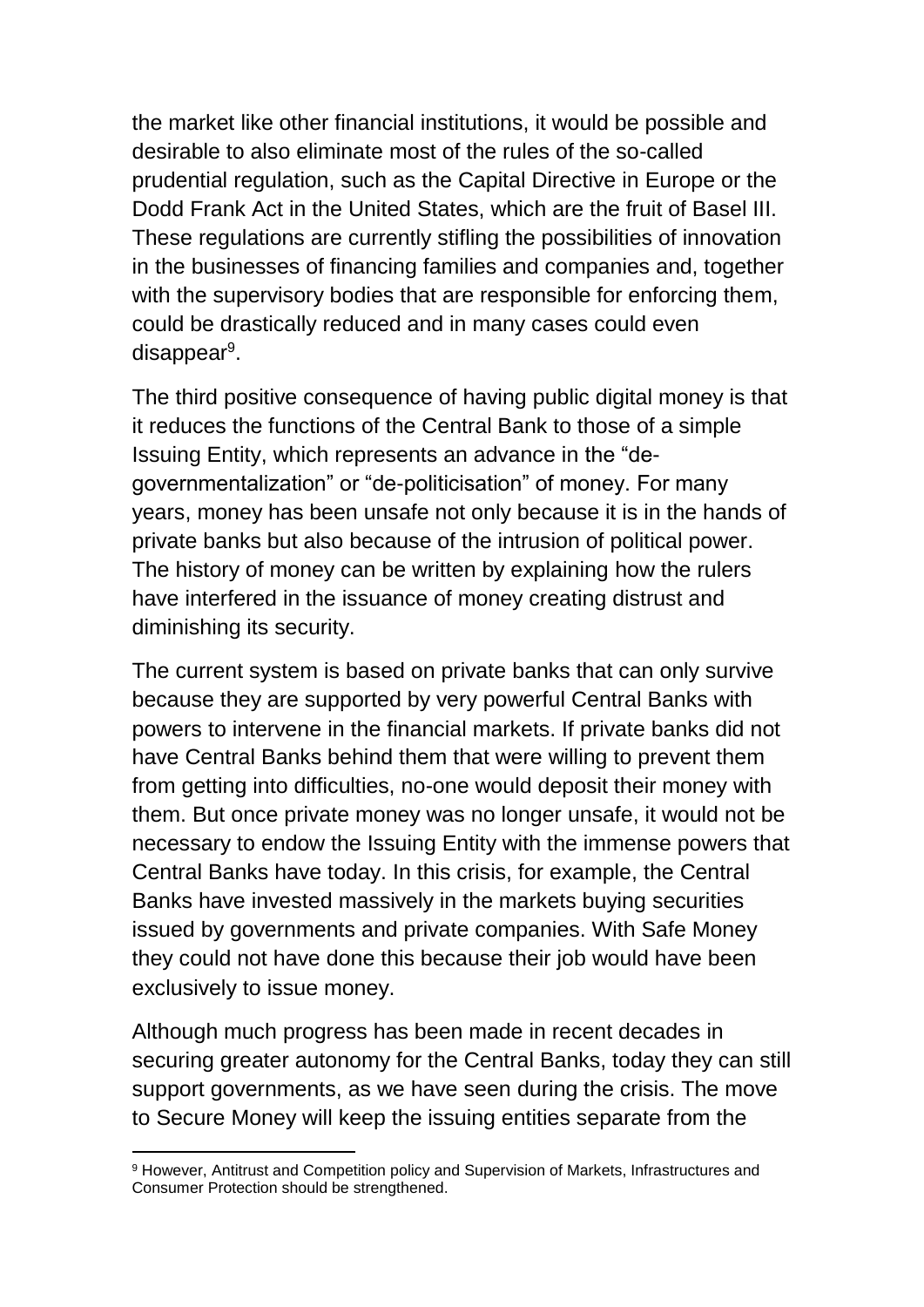politicians because they will no longer be able to finance governments discretionally.<sup>10</sup> This money is doubly safe because it separates the issue of money from the private objectives of private entities but also of politicians and governments<sup>11</sup>.

These are some of the most beneficial consequences of the disruptive change that would mean ending the issuance of fragile money by private banks. Yet some proponents of issuing public digital money add other effects they consider positive, such as the possibility of correcting the inequality generated by globalization, its positive effects on climate change, the ability to adopt negative interest rates and thus facilitate the monetary policy, the possibility of more easily pursuing money laundering, the disappearance of cash, the financing of public investment without increasing public debt, etc.

I have not mentioned any of these possible "benefits" because some of them seem debatable and even harmful and because, even those that seem to me correct, I consider unnecessary to justify the issuance of digital money by the Central Banks. I think it is a mistake to present this structural reform as a panacea that solves all problems. I think it is enough to consider the advantages that no more banking crises can occur and that credit activity, which is now super protected and hyper regulated, can be fully developed in market conditions with the gains in efficiency and innovation that this produces.

…………………………….

 $\overline{a}$ <sup>10</sup> Now, Central Banks have the power to decide to whom they give the money they create: to private banks, to holders of public or private debt, and they can even purchase shares in private companies. In the new system, the attribution of the amount of money created, that is, the decision to whom the money created is transferred, must be fixed through stable rules with very broad consensus such as laws requiring a highly qualified majority. These laws will establish whether the money is transferred directly to citizens, the State, or both. As regards the "seigniorage" granted to the State, as is normal in a democratic system, its specific purpose (public investment, tax reduction, subsidies, reduction of public debt, etc.) must be decided by Parliament just like any other public revenue, and not by the issuing entity. This is done now with the seigniorage that is obtained with the issuance of paper money. Moreover, on no longer having power to decide who gets the money issued, it would be fully justified that the issuing entities, even if they were public, were as independent from governments as judges are today. <sup>11</sup> The new system is neutral with respect to the objectives that different politicians intend to achieve, but prevents them from obtaining them by manipulating or influencing the issuance of money.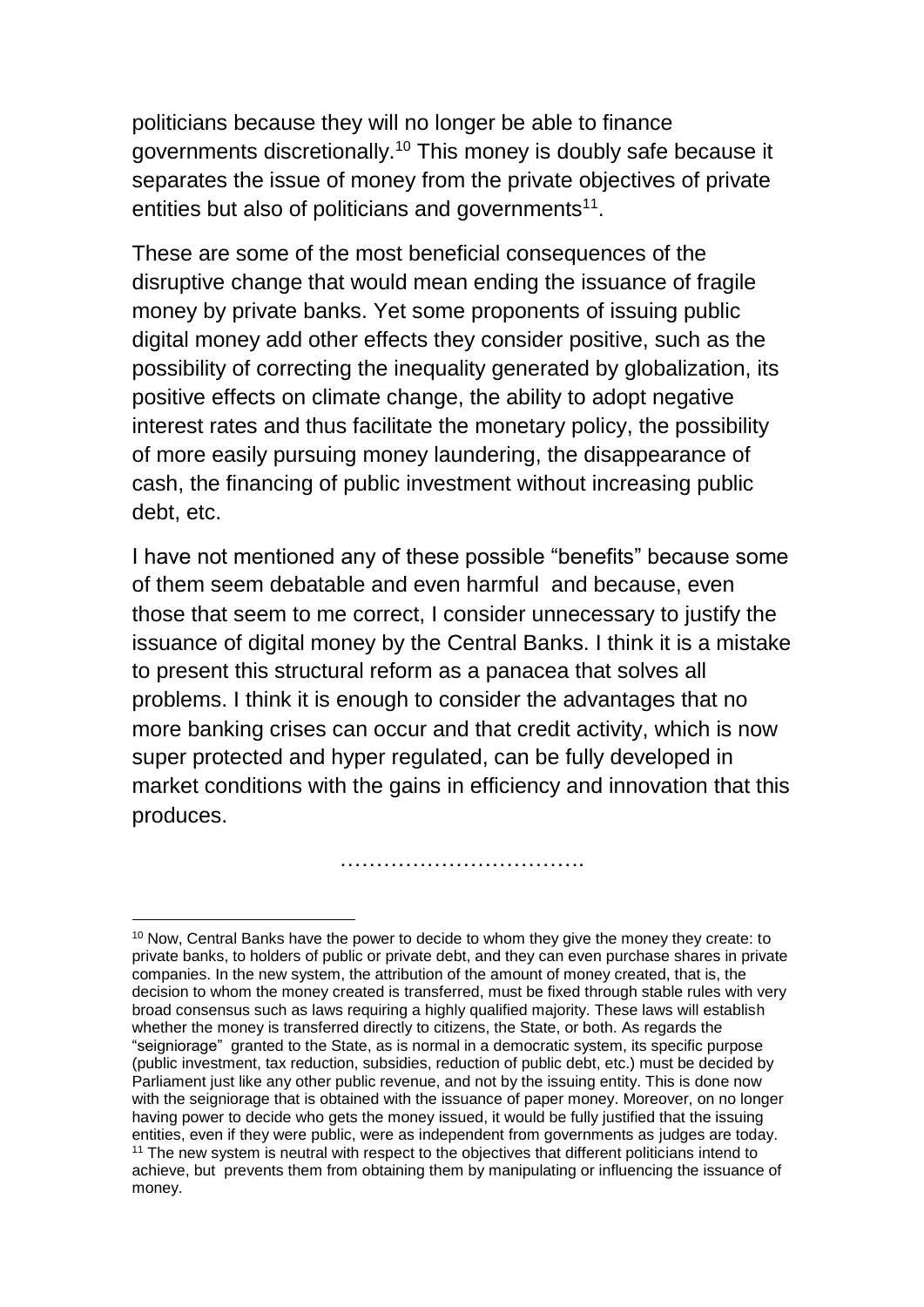The idea of having safe public money as a solution to banking crises is not a new idea that has been discovered in these years of crisis. It is an old idea<sup>12</sup> but, as we did not in the past have technologies that made it possible, it could not be put into practice with all its effects.

Today I will only mention two moments in history when the idea of public and safe money was raised from a practical point of view. The first moment occurred in England in 1844 with the so-called Peel Act through which paper-money was nationalized, the money in the form of banknotes then issued by private banks. From that moment on, a calendar was established that led to all the paper-money, that is, banknotes, ceasing to be issued by the private banks and being issued by the Central Bank. Then the use of private paper-money was very important and was a form of financing of private banks. The prohibition was successful and has been maintained until now in all countries. No country has backed down and has again allowed the issuance of banknotes by private banks that had been the cause of continued banking crises.

However, this success was limited because private banks concentrated on creating money through the issuance of deposits recorded in their accounts. There were no longer any crises based on private banknotes, but the expansion of money-annotation, that is, private bank deposits, led to the re-emergence of crises hundreds of banking crises-, the two most serious being that of 1907<sup>13</sup> and the one of the 1930s. It was in this crisis that the idea of safe money came up again, when a group of Chicago economists proposed to Roosevelt a "Programme for Monetary Reform" that demanded that the money deposited in private banks, to be safe, be deposited in the Central Banks and thus avoid banking crises.

The problem was that, in those years, the money-annotation, that is, the bank deposits, was money that today we would call "analogue" that required millions of accounting entries made by thousands of

 $\overline{a}$ 

<sup>12</sup> J. Huerta de Soto, in his book *Dinero, Crédito Bancario y Ciclos Económicos (Money, Bank Credit and Economic Cycles)*, provides the extensive list of economists who throughout history have concerned themselves with the problems created by deposit banks and their possible reform

<sup>&</sup>lt;sup>13</sup> This crisis led to the creation of the Federal Reserve, fundamentally to protect banks that had liquidity problems.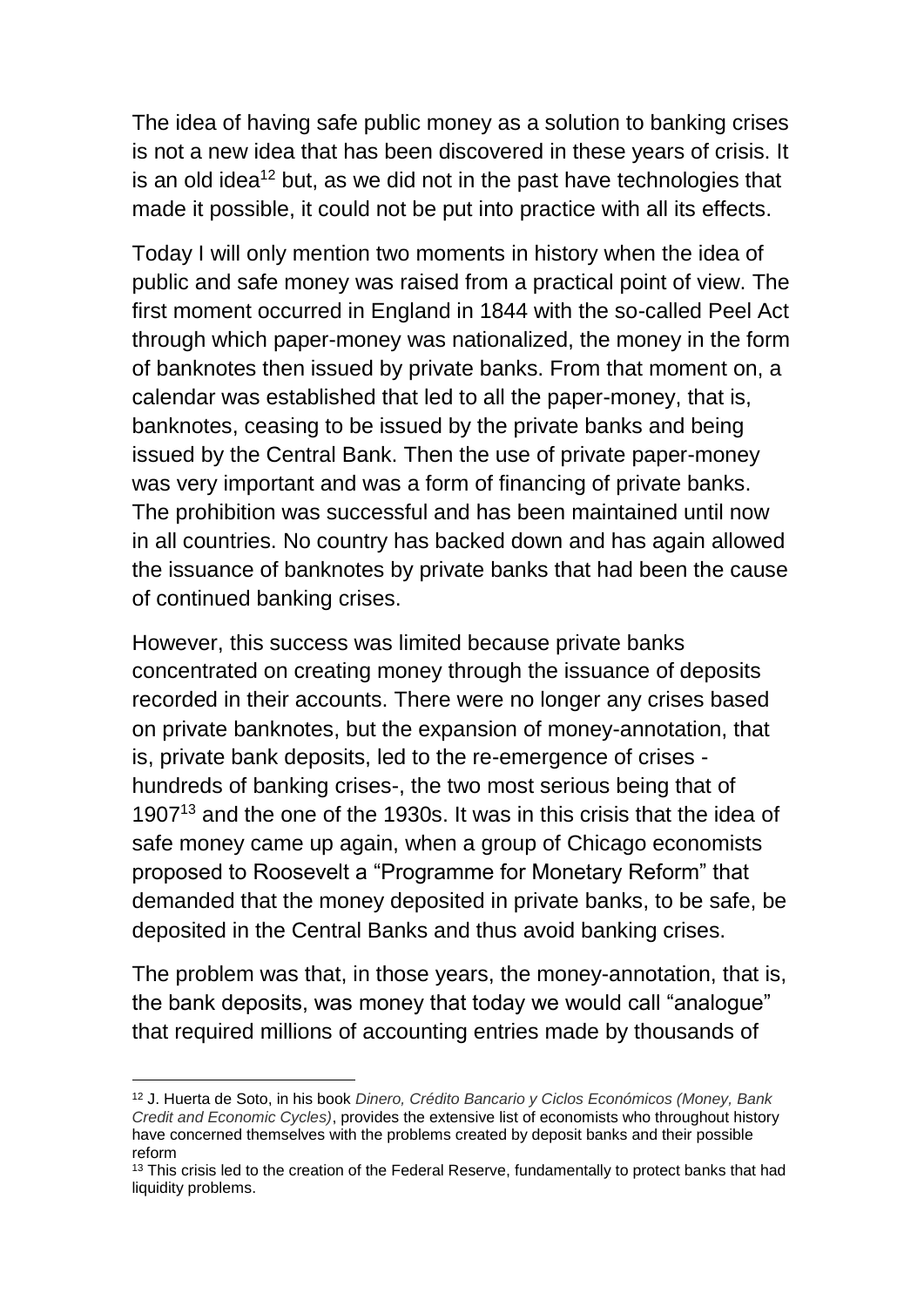bank employees in lots of different localities, making it impossible to do centrally. Therefore, the practical solution proposed to launch a safe Money, the only possible one with those rudimentary analogical recording technologies, was a very complex solution. They proposed dividing the banks in two, in such a way that one part took care to collect the money deposited in them and then place it entirely<sup>14</sup> with the Central Bank, while the other part of the bank was engaged in normal activities of assets, expressly having to request funds from depositors to give credit to borrowers.

Although at times Roosevelt was considering this reform, that crisis, like all of them, served to further increase the protection package of private banks with the deposit insurance and to also increase the restrictive package with, among others, the Glass-Steagal Act. This episode confirms the experience of deregulation of other sectors: that liberalization is successful only when a technology is available that makes it possible. Therefore, the reappearance of the idea of safe money<sup>15</sup> in recent years is not only explained as a reaction to the crisis but also because new technologies make it technically feasible.

## ……………………………………

The reflection on the issuance of public digital money started in very minority circles but has begun to spread. Will these ideas be incorporated into the programmes of political parties, as happened with the deregulation of other sectors such as air transport, telecommunications, the liberal professions or the labour market? I don't think so. My impression is that in this century new technologies

 $\overline{a}$ <sup>14</sup> hence the name of Full Reserve Banking (FRB) that received this reform proposal.

<sup>&</sup>lt;sup>15</sup> Who, in these years, has gone back to talking about this idea of Secure Money? Over these years a variety of stakeholders and scholars have emerged. So there is a Nobel Prize winner in Economics like Prescott, an IMF economist like Kumhof, or Martin Wolf, the chief economist of the Financial Times. John Cochrane, Ben Dyson, Andrew Jackson have published very interesting texts. Some organizations like Positive Money in the United Kingdom or Monetative in Switzerland are trying to introduce these ideas into the political debate. A few Central Banks have also begun to take an interest in digital money issued by Central Banks. The Bank of England has a research programme dedicated to this matter, and the Swedish central bank is studying it in order to issue electronic money to replace cash. In Switzerland, a referendum on Sovereign Money will be held this year.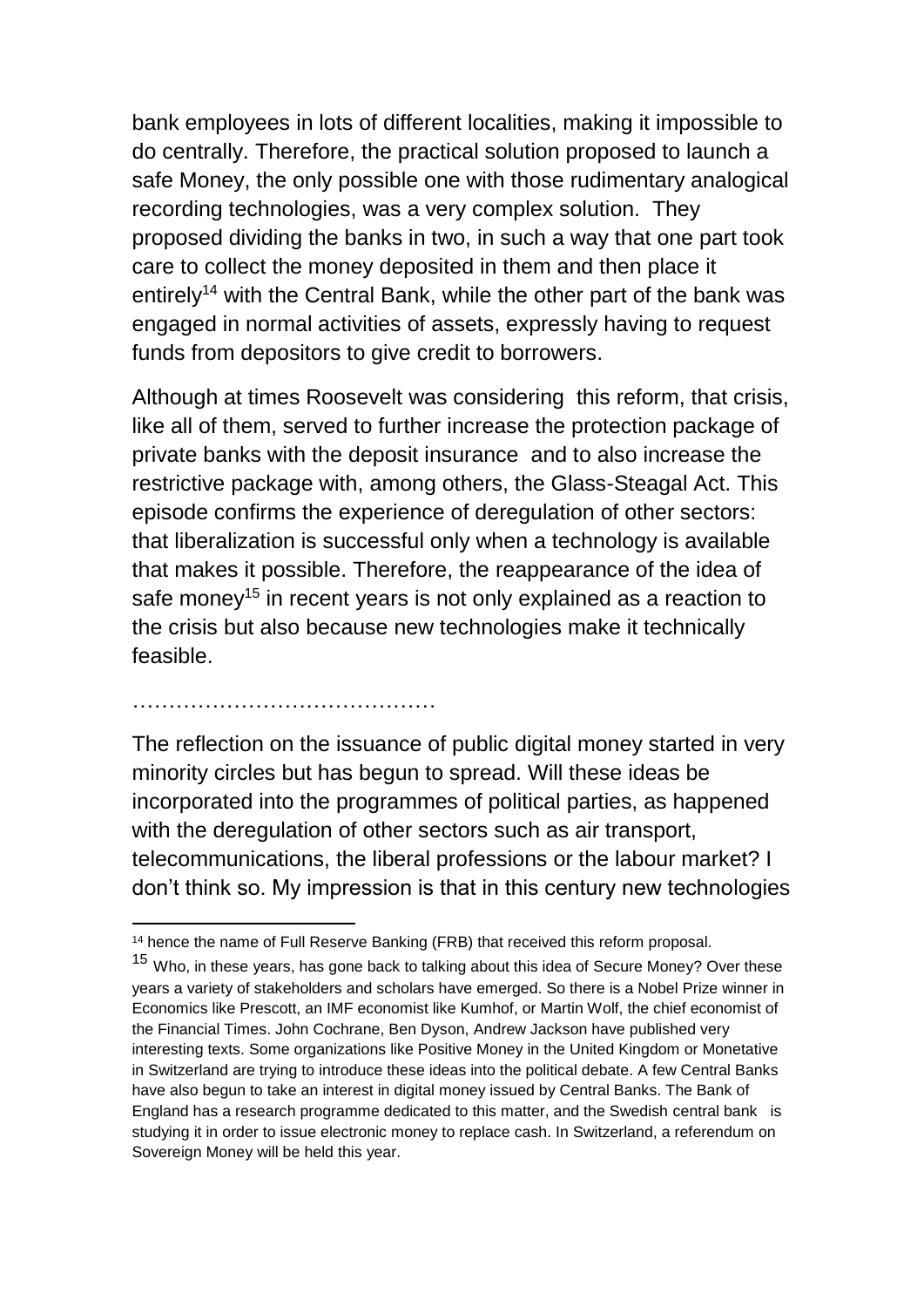are transforming sectors in a different way. Now, the deregulation of some sectors is occurring spontaneously and not as happened in the last century with government approval of supply policies. Think, for example, of what is happening with car transport in cities. It is not changing because politicians have decided to deregulate the monopoly of taxis but because the possibilities offered by new technologies to provide better services and more adapted to users are forcing politicians to accept transitions to new transportation systems by car that are different from the traditional taxi.

That's why I think that the evolution towards Secure Money will not be done "from the top down" but rather "from the bottom up". The debate on Secure Money will be encouraged as a consequence of the "cracks" that will appear in the current banking system. It is impossible to anticipate all the cracks that will appear in a system that generates periodic crises and prevents innovation and competition in credit activity, but we can guess at some.

For example, those cracks that will produce the separation between the deposit and the payments activities. This "unbundling", in the jargon of competition policies, will make it visible that the deposit activity does not provide any appreciable value-added. What is valuable are the payment services. Therefore, it will be better understood that the substitution of unsafe deposits for safe deposits would not harm the payment services, which would continue to be provided by private companies. On the contrary, these services will improve thanks to competition and will avoid the current concentration that makes the system very fragile. And this cracking has already begun. The new European Payment Services Directive (PSD2), by extending the payment business to new competitors, will be one of the factors that will put the current banking system in jeopardy.

Another of the cracks that we can now sense is the intensification of the "diabolic circle" in which the Supervisors and the Central Banks are trapped in their relationship with private banking. These regulators are constantly worried about the evolution of the banks' income statements. This concern is fully justified, because they are aware of the enormous costs of banking crises and these are more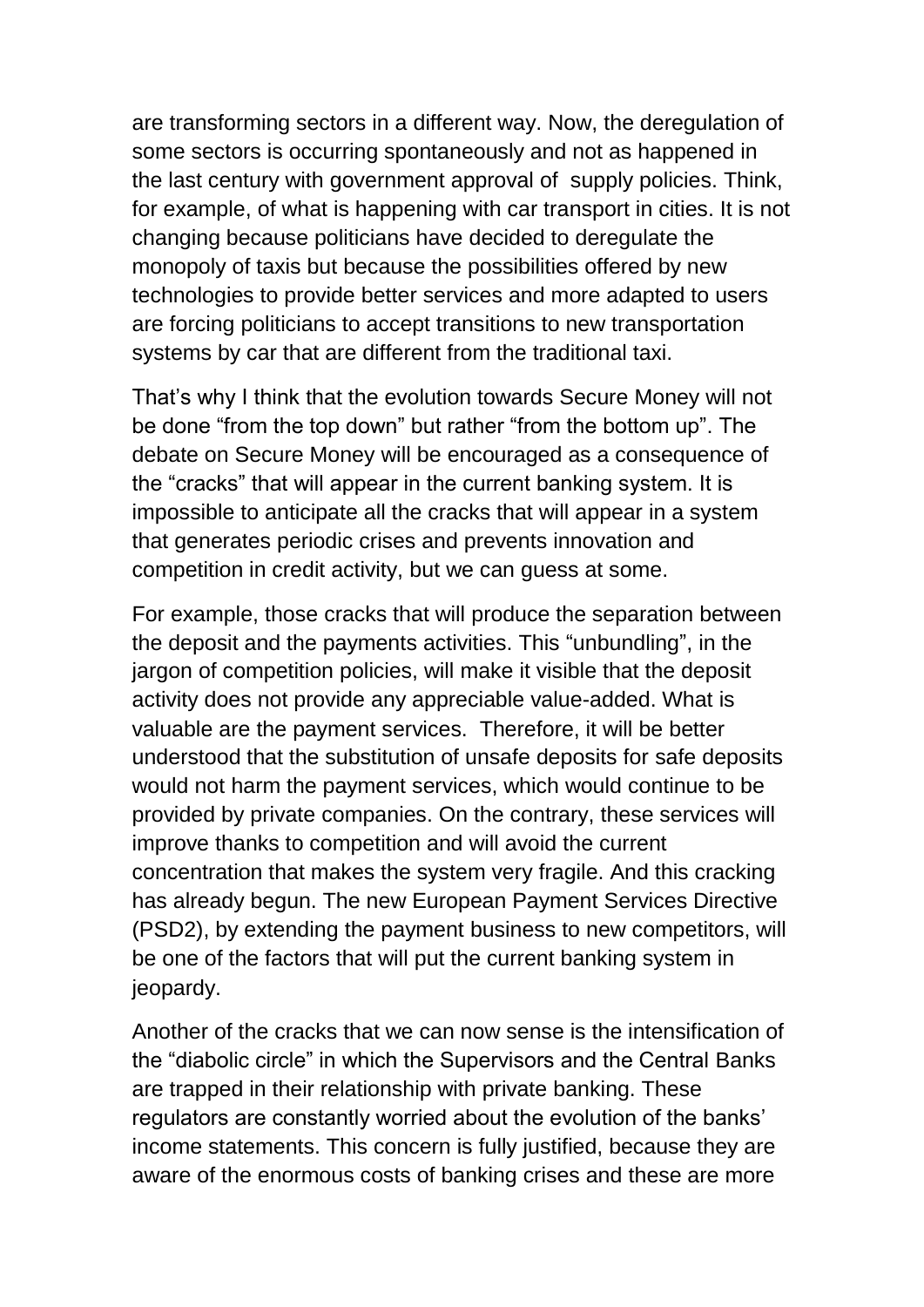likely when the profitability of banks is reduced. A vicious circle develops in this way: competition reduces the profitability of banks and this leads the Central Banks and Supervisors to increase their protection and reduce competition (increased concentration, obstacles to new competitors, improvement of their income statement through monetary policy, etc.). These actions are logical because they avoid banking crises in the short term but are "diabolic", because they prevent alternatives to current banks from arising. They have perverse effects since they increase leverage and stop innovations, which, in the long term, make the banking system more fragile and increase the risks of crisis.

A further "crack" in the system could arise from the difficulties of the current monetary policy because, being based on the issuance of money by private banks, it is necessary to increase debt every time you want to increase the amount of money. This problem of the current monetary policy has been evident in the two phases of the recent crisis, both the one that led to a brutal expansion of credit and the one in the recovery of the economy. These difficulties have provoked criticism of the Central Banks for the ineffectiveness of their interventions and for their negative distributive effects.

These "cracks" that are already appearing will be transferred to the debates of the media and social networks and will negatively affect the reputation of private banks and Central Banks and Supervisors, a reputation already badly damaged by the recent crisis, and questions will start to be asked about a system that is sustained only thanks to the State's support of private companies. As things stand, public opinion does not yet demand safe Money or to end the State's protection of private banks but, when the current system start cracking, the demand to adopt a safer and less expensive system than the current one will be considered as something absolutely unavoidable.

……………………………………….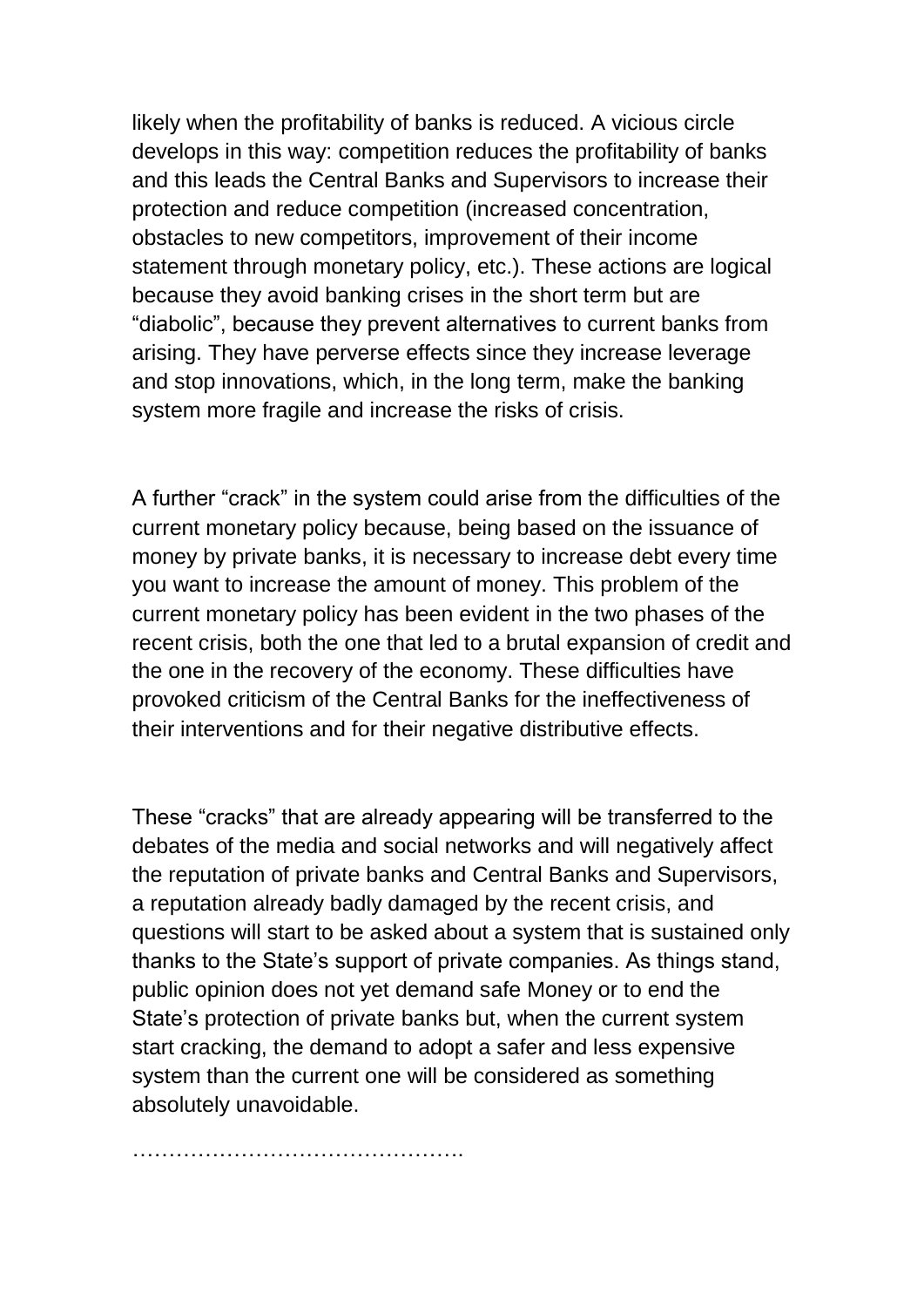But what will be talked about when the debate opens? What kind of analysis and studies are going to be published? Apart from the criticisms and defences of the current system, we should have studies on the "details" of its possible reform. Like all structural reforms, this reform has one part that is very easy to explain, which is to remove all the protective and intrusive regulations and let the market operate, and that is what I have commented on today. But also, like other liberalizations, implementation requires detailing the different options to put it into practice.

Today I have limited myself to explaining how the transfer of money creation from private banks to Central Banks would save us the macro, budgetary and inefficiency costs of the current system, but there are many "details" that should be studied. To get an idea of the study work that lies ahead, suffice it to say that the Bank of England's research programme devotes 4 pages to the CBDC<sup>16</sup> and plans to analyse no fewer than 65 issues.

I will give you just some examples of issues that need to be analysed. For example, you must decide to whom the money issued should be given. To the governments? To the citizens? The rules to be imposed on the issuing entity and the discretion it will have should also be determined, as well as the ways to ensure its independence from the government.

We must anticipate the impact that the new system will have on the main macroeconomic variables. For example, one must study what will happen to credit when the subsidies to the indebtedness of the current system disappear. It is also necessary to examine how monetary policy will change as its instruments vary. The interest rates will be fixed exclusively by the market, through the agreements between those who decide to lend and those who want to borrow. In principle, this liberalization will have very positive effects on the current system, strongly distorted by the State's intervention. But,

-

<sup>&</sup>lt;sup>16</sup> Central Bank Digital Currency is one of the names of the radical reforms of the current system. In addition to the "Secure Money", which is what I have used, there are many others such as Sovereign Money, Full Reserve Banking, Limited Purpose Banking, etc., which have many differences between them.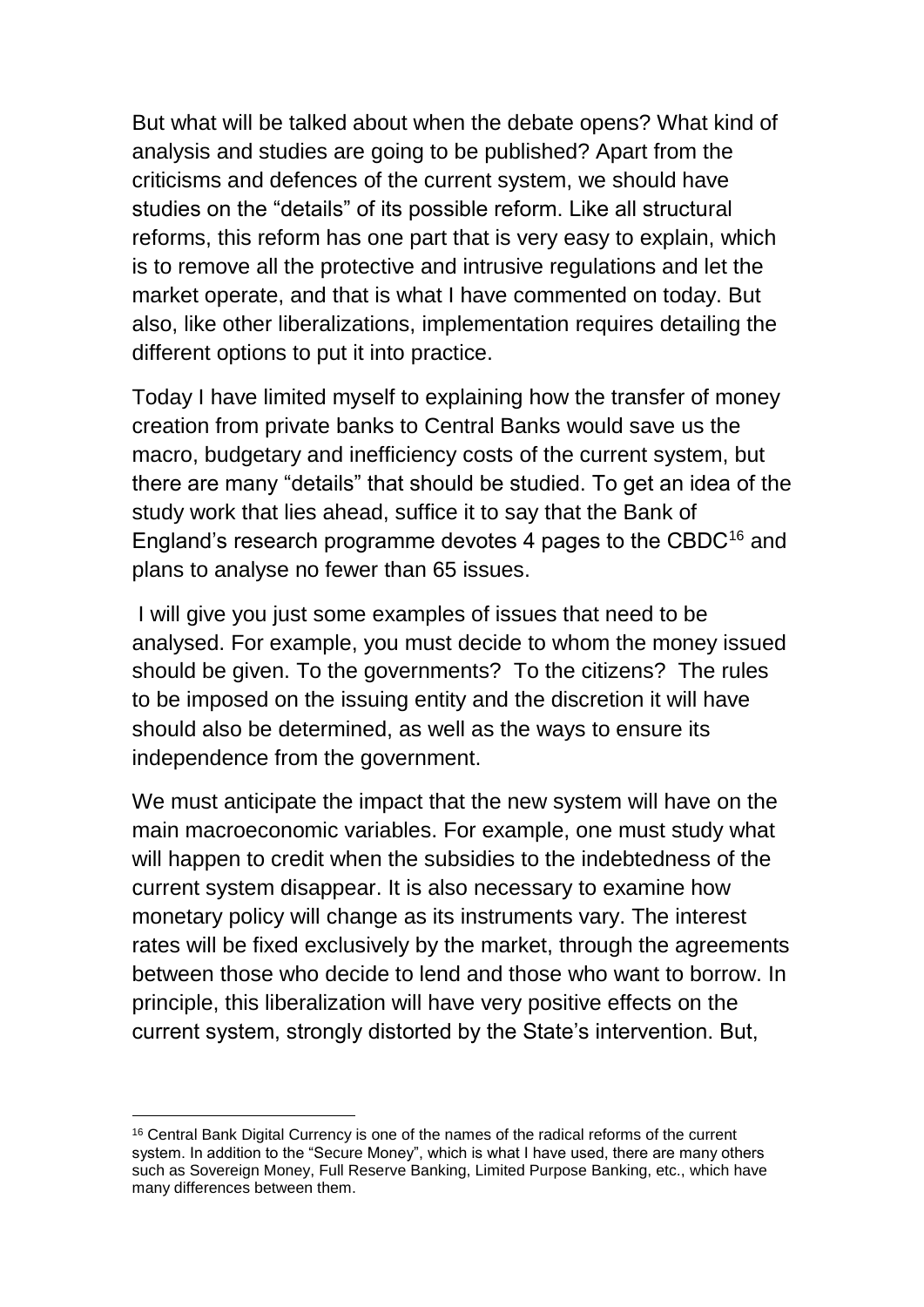although the market always surprises us favourably, it is reasonable to study what we currently believe would be its operation.

The new system radically separates money not only from deposit institutions but from the entire financial system and therefore the problems of "shadow banking" that we have now will disappear. But it would be reasonable to study in what way what we now call "money" markets, because their border with money is currently very blurred, would be transformed into very short-term "financial" markets.

There is a question of "detail" about which little has yet been written and which is the most important: the transition to the new system. Transition is key in all processes of deregulation and liberalization. As in other sectors, moving from a hyper-protected and hyperregulated banking system to a totally deregulated and liberalized system, without designing an adequate transition, would result in very significant costs, not only for the shareholders and staff of the banks, but also for users and for the entire economy. This problem is the same one that arises in all sectors to which a structural reform is applied that obliges them to act in accordance with market rules. And, in general, in almost all sectors that are liberalized, this problem is solved by applying a slow calendar to reduce protective shielding, which allows a gradual opening to competition.

But, unfortunately, this formula of gradual transition to competition does not work in the case of the banking sector. The specific difficulty of deregulation of the banking sector is that, if the private banks were gradually submitted to market rules, competition would of course increase, but the insecurity and fragility of the deposits would not be reduced and could even be aggravated. There are already some transition proposals that attempt to avoid this problem, but all the possible alternatives of transition should be studied very carefully because, at the speed that everything is going now, we must be prepared, because it cannot be ruled out that we have to respond suddenly to a social demand that becomes "viral" and that urgently requires the suppression of privileges to private banks.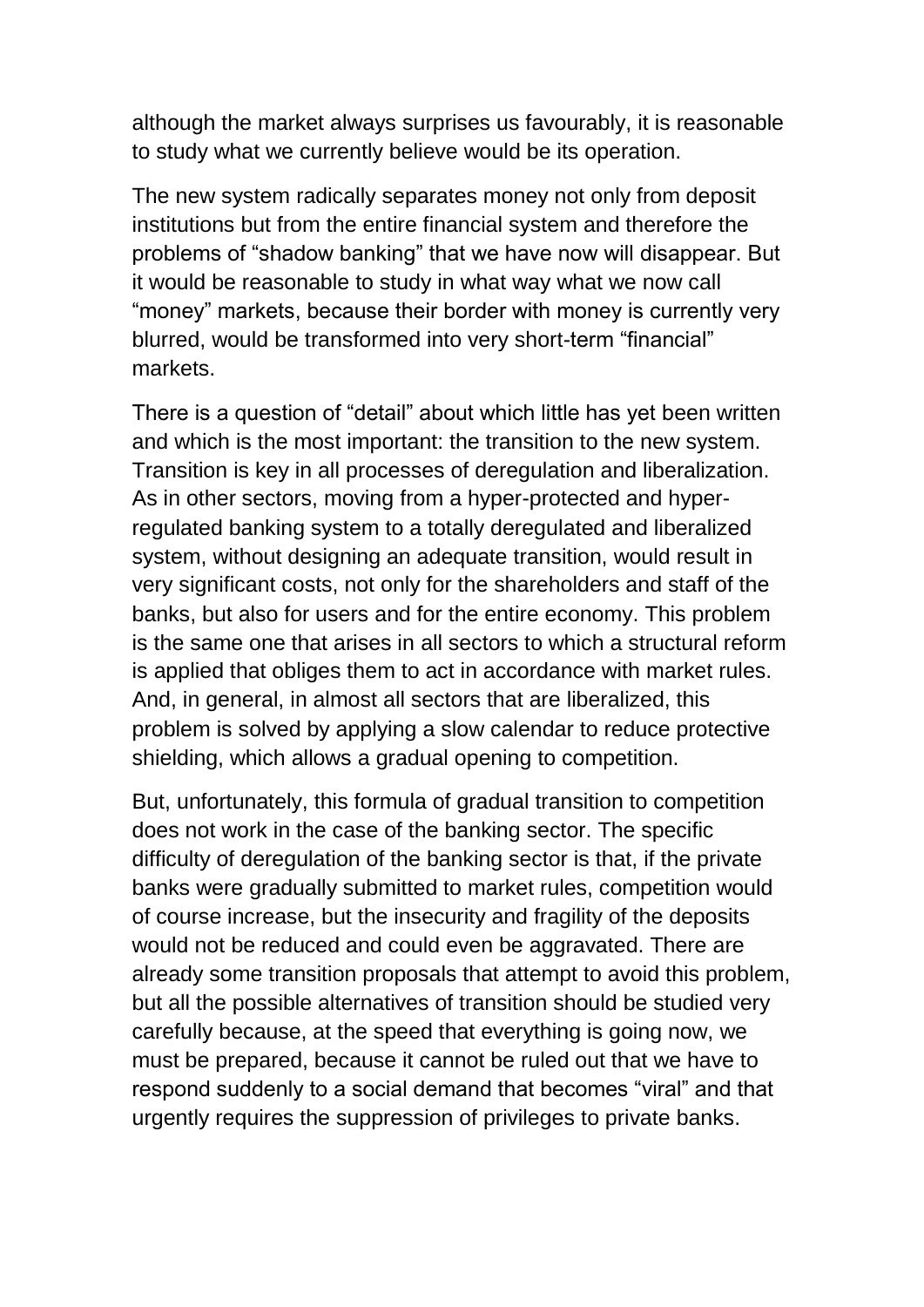I will now comment on the effects of this structural reform on the distribution of public and private tasks, between the State and the Market. This reform has a very important public component that one could even call it the nationalization of money or the "deprivatization" of money. It is true that the creation of money would cease to be a private activity and would become fully public. But at the same time the reform supposes an enormous boost to the use of market mechanisms in the financial system. Perhaps the most attractive aspect of this reform is that it clearly differentiates public from private tasks. On the one hand, it allows the State to give "security" to Money and on the other hand it allows the Market to adopt risk decisions. The State stops telling economic agents the decisions they must adopt when taking risks and private companies stop offering money as an asset whose security they are unable to guarantee. The State will only deal with the regulations of markets, consumer protection, defence of competition, etc., making sure that the market operates properly and does not defraud citizens, but will refrain from telling anyone what risks they can take, with what capital, with what liquidity requirements, how you should pay your employees, etc.

The first effect of reducing State intervention in the banking system is that a whole battery of harmful incentives and subsidies would disappear. For example, the incentives for indebtedness that the current system has would be eliminated since in the new system it would not be necessary to create debt when issuing money. It would also eliminate the subsidy that means that the State guarantees private banks a significant percentage of financing at practically zero cost. The magnitude of public subsidies in the current system has been estimated by calculating the volume of resources that, in the Secure Money system, would be transferred to all citizens<sup>17</sup>.

Another of the fundamental elements of the market economy is the consent of the parties to the contracts. In the current deposit contract (misnamed because it is not a deposit, not even an irregular one) depositors money is used to lend it to others without asking for their consent. It is no minor matter. Consent is an essential element

 $\overline{a}$ 

<sup>&</sup>lt;sup>17</sup> A recent study for the  $E$  calculates an amount of more than 20 billion  $E$  per year.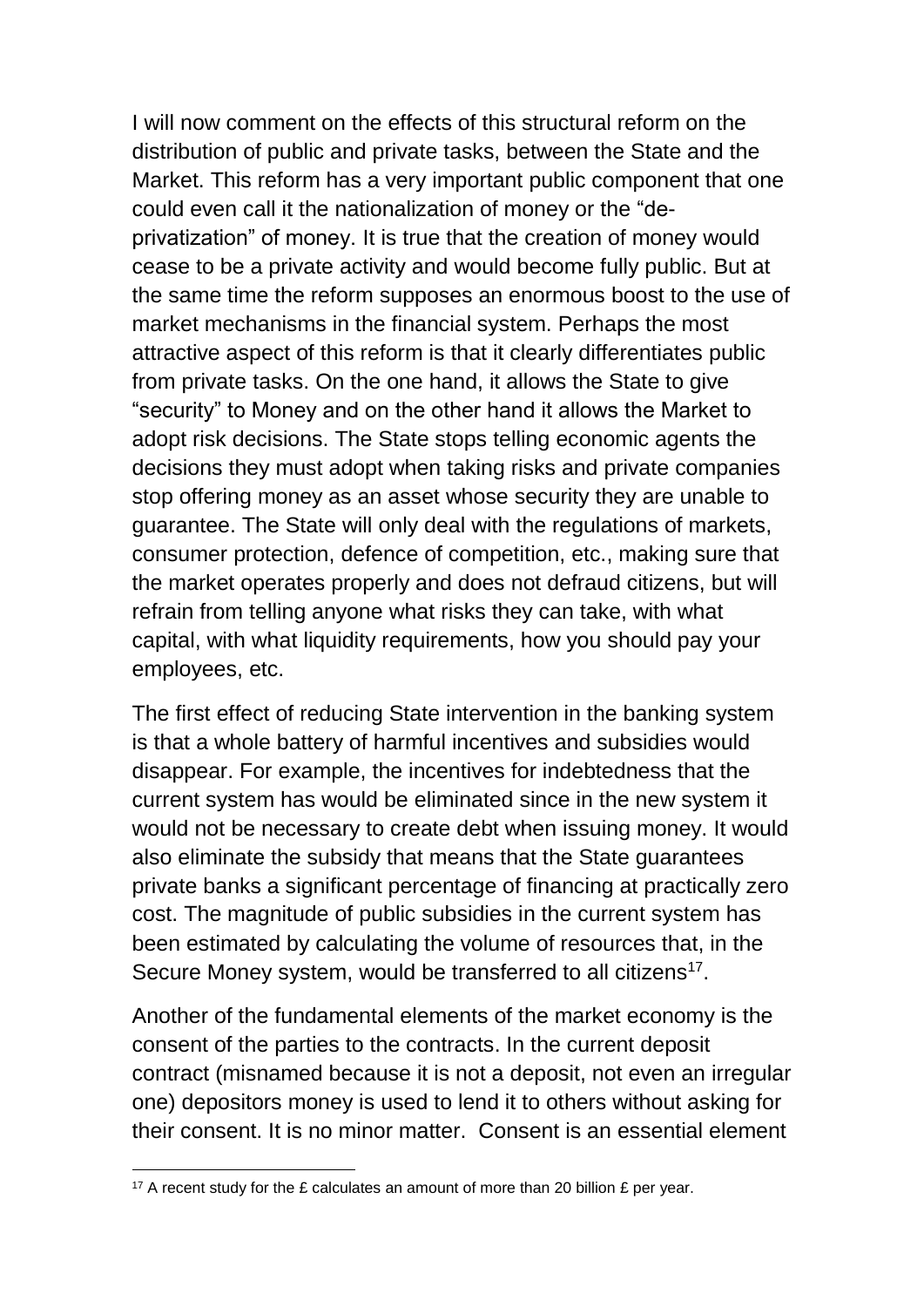for the market to work because, only if the citizens themselves are left to decide on the appropriateness of what they decide can they exercise what is called "market discipline". In the current banking system, by using the funds without the owners' consent there is no alternative but to resort to the State so that it is the State that watches over and prevents the actions of banks that could go against the interests of the depositors.

Another fundamental element for the operation of the market economy is that the assumption of risks always involves both profit and loss. In the current system we know that the profits are privatized but the losses are paid by others. In a fully liberalized financial system, profits and losses are allocated to those who made the decision to take risks.

Another way of seeing why the market does not work in the current banking system is the absence of what Anglo-Saxons call "skin in the game". In the current system the opposite happens, there are some entities - the banks - that play, above all, with the money of others. The capital ratios on total assets are below 5-10% in most private banks<sup>18</sup>. This means that more than 90/95% of the money that banks lend is not from their shareholders.

I am ending. The press and networks are still obsessed with Bitcoin and cryptocurrencies. These experiments are very attractive and can be used to gain or lose a lot of money but they will not alter our monetary and financial system. However, the decision to issue digital money by central banks, which seems boring and uninteresting, is an authentic Pandora's box that can unleash disruptive waves that, as has happened in other sectors, force the banking system to transform or disappear.

Or not. Or it will take more time. This is not a minor matter. It is not about increasing or modifying some regulations so that the current system could work better. It's about changing that system, and system changes usually take a long time. Revolutions may occur, but they are rare. The proposals put forward in the early eighteenth

<sup>-</sup><sup>18</sup> In the USA, banks are required to have a capital-to-assets ratio not lower than 5%. In Europe, even less is required: 3%.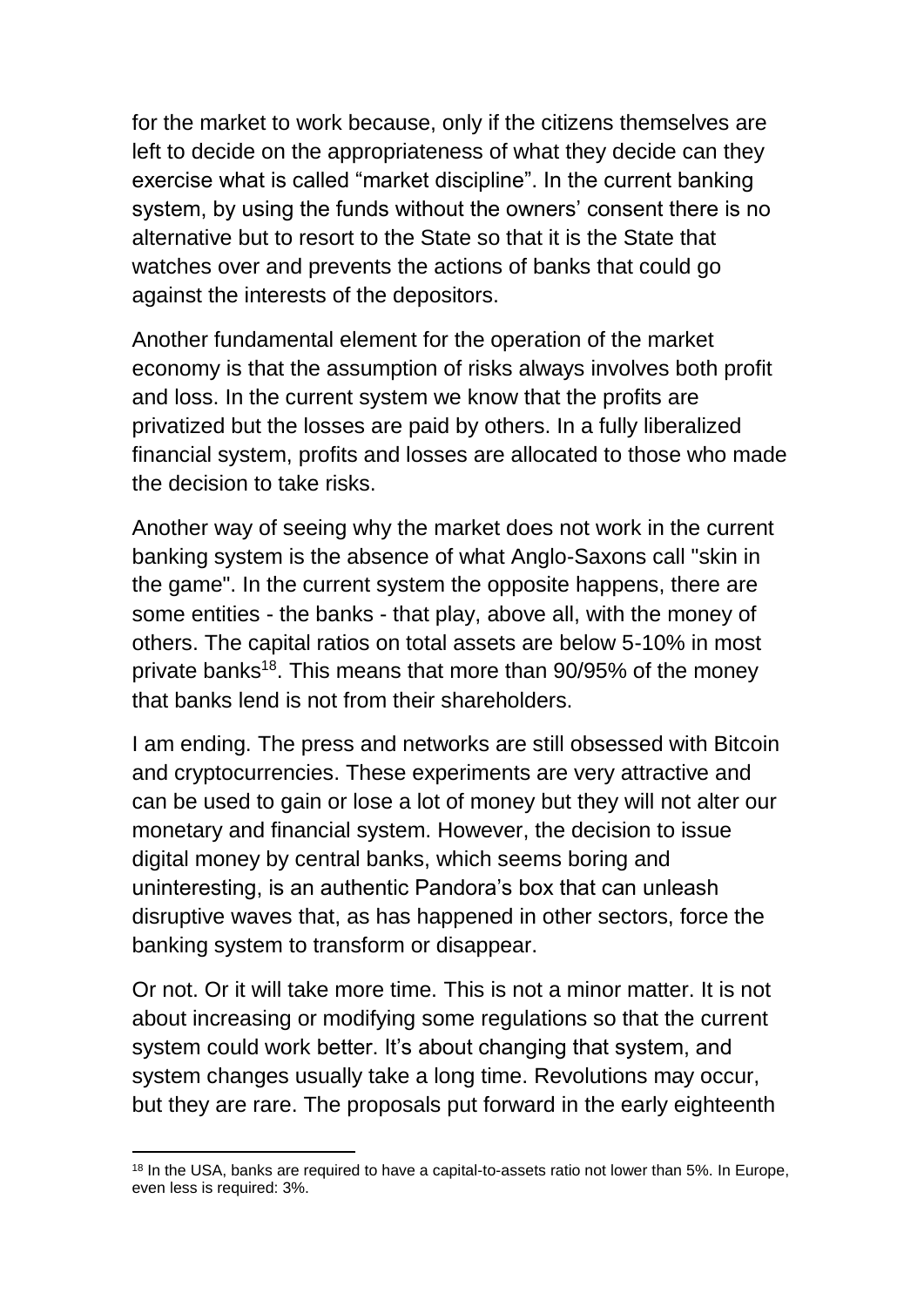century to build political systems with separation of powers did not make any short-term dents in absolutism. It was much later, with varied transitions, when practical applications occurred. But time is not lost when studying the possibility of having safe money and liberalizing the financial system, because even if it takes time to transform the current system, the simple fact of realizing that it could work differently compensates intellectually.

The current system is no longer seen in the same way as before.